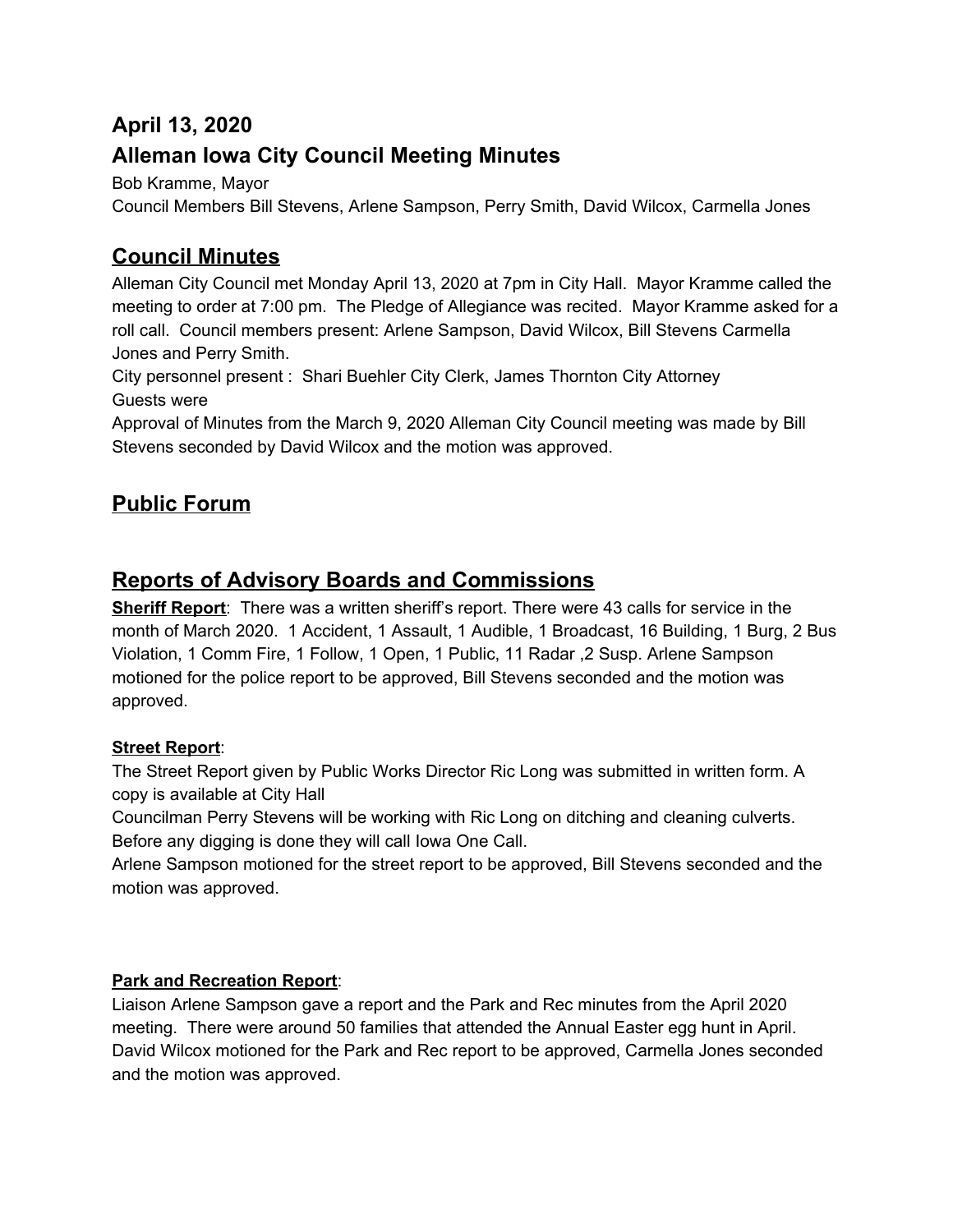### **Planning and Zoning Report**:

There was no Planning and Zoning meeting in March

Mayor Kramme would like Liaison Councilperson Bill Stevens to take a look at all future requests for Plat Survey Adjustments within the two mile radius. The clerk will get all items to Stevens in the future. Arlene Sampson motioned for the P&Z report to be approved, David Wilcox seconded and the motion was approved.

## **Board of Adjustments Report**:

There was no Board of Adjustments meeting in March

### **Web Report**

The Web report given by Garrett Ley was submitted in written form. A copy is available at City Hall. Mayor Kramme would like a place on the web page where residents could sign up to receive notices from the city. The tractor for sale is going well. Funds will be put back into the road use fund. Bill Stevens motioned for the IT report to be approved, David Wilcox seconded and the motion was approved.

### **Approval of Financials and Invoices**:

Financials were presented for the month of April. Carmella Jones made a motion for the finances and invoices to be approved, Perry Smith seconded and the motion was approved.

### **ADMINISTRATIVE BUSINESS**

LOSST Money

These funds will greatly be reduced due to the pandemic. The Council will look closer at making extra payment on the water loan done in May.

City Attorney Thornton gave an update on the city hall property. At this time the item is being shelved.

Lande and O'Doonan Properties the city has approved waving rights at this time.

### **Old Business**:

Progress on the City of Alleman Comp Plan. The student plan is in it's second draft review, will go to ISU Extension for final review and be ready June 1.

### **New Business**:

Metro Waste will be placing a roll off cart for glass only at Alleman City Hall in the future.

Bill Stevens made a motion to allow Public Works to spend \$500. To put running boards on the 2020 truck Arlene Samsons seconded and the motion carried.